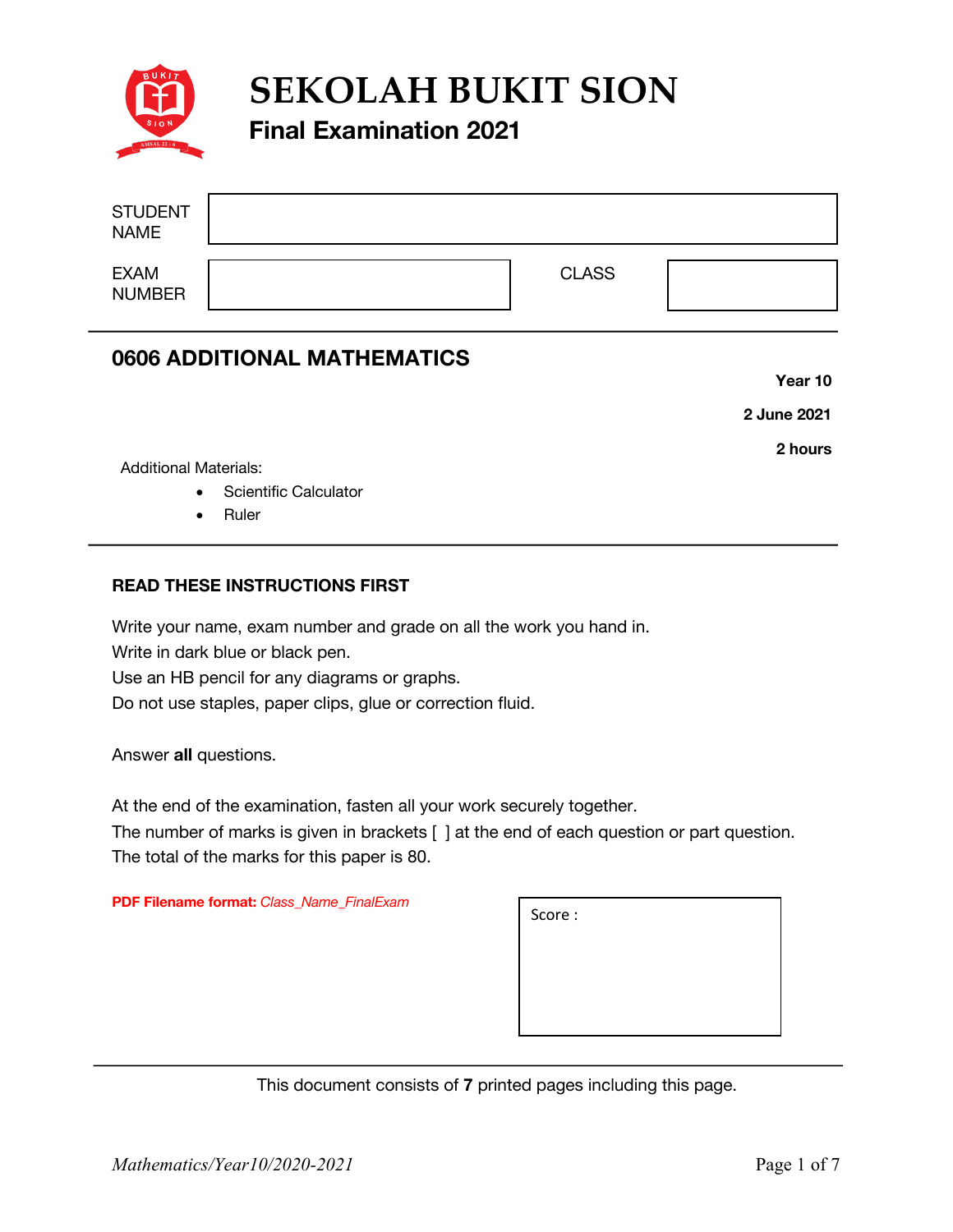**1**

A curve has equation  $y = (3x - 5)^3 - 2x$ .

(a) Find, in simplest form, 
$$
\frac{dy}{dx}
$$
 and  $\frac{d^2y}{dx^2}$  [4]

**(b)** Find the exact value of the *x***-coordinate** of each of the stationary points of the curve. [2]

**(c)** Use the second derivative test to determine the nature of each of the stationary points. [2]

**2**

#### **Do not use a calculator** and **show all necessary steps.**

(a) Show that 
$$
(\sqrt{5} - 3)^2
$$
 will simplify to  $14 - 6\sqrt{5}$ .

**(b)** Hence, express 
$$
\frac{(\sqrt{5}-3)^2}{\sqrt{5}+1}
$$
 in the form of  $p\sqrt{5}+q$ , where *p* and *q* are integers. [4]

Find the values of *k* for which the equation  $(k-1)x^2 + kx - k = 0$  has real roots. [4]

#### **4**

**3**

- **(a)** Given that  $(x 2)$  is a factor of  $ax^3 12x^2 + 5x + 6$ , use the factor theorem to show that  $a = 4$ . [2]
- **(b)** Calculate the remainder when  $4x^3 12x^2 + 5x + 6$  is divided by  $(x 3)$ . [1]
- **(c)** Showing all your working, factorise  $4x^3 12x^2 + 5x + 6$  completely. Hence, solve  $4x^3 - 12x^2 + 5x + 6 = 0$ . [4]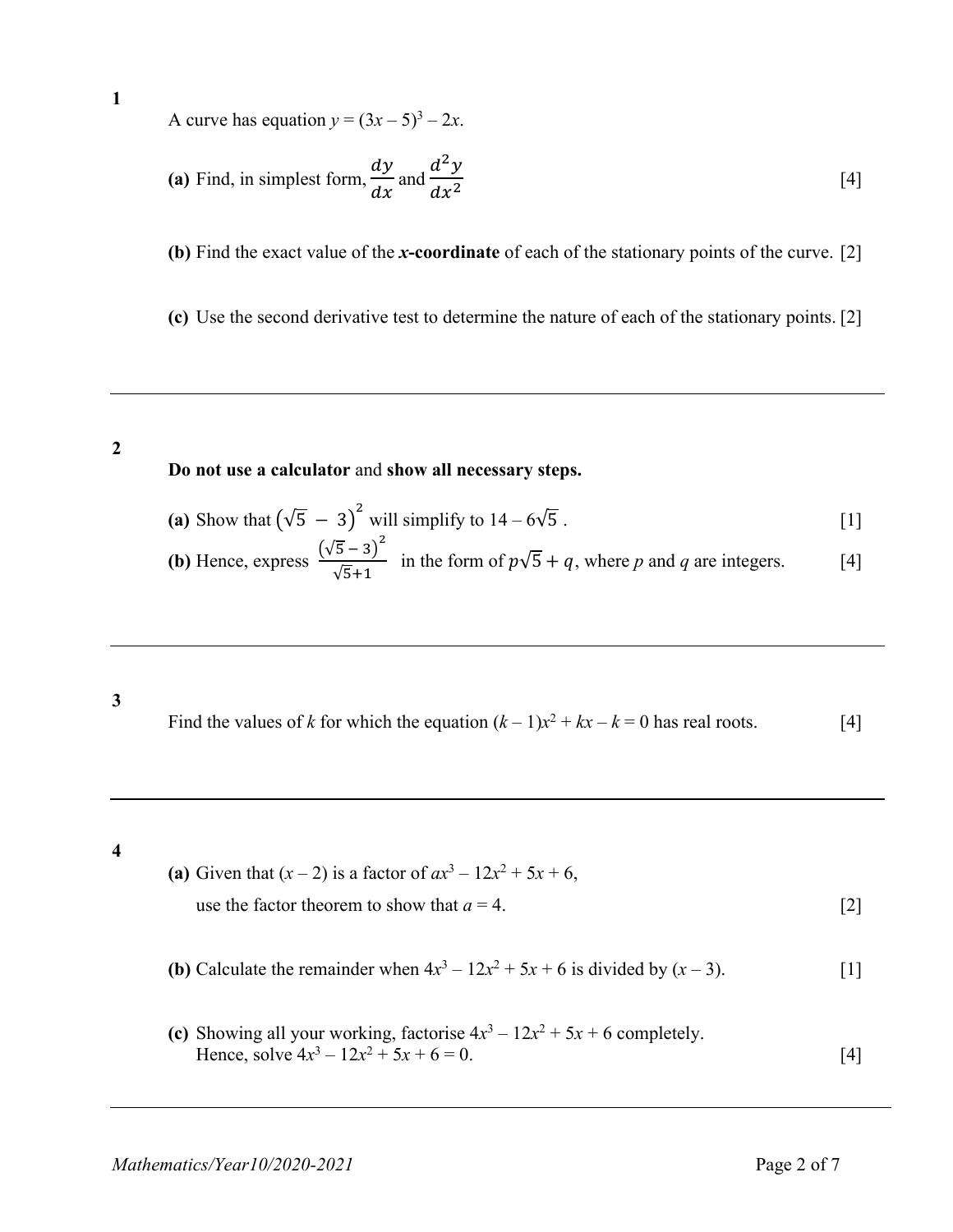**5**

**(a)** Express  $5x^2 - 20x + 1$  in the form of  $p(x + q)^2 + r$ , where p, q and r are constants. [3]

**(b)** Hence, state the least value of  $5x^2 - 20x + 1$  and the value of *x* at which this occurs. [1]

### **6** Solve each. Express your answer in **exact values of** *x*.

(a) 
$$
\log_3 x = 5
$$
 [1]

**(b)** 
$$
5^{x+2} = 12
$$
 [2]

(c) 
$$
e^{2x-1} = 6
$$
 [2]

(d) 
$$
\lg (8-x) = \lg (3x+2)
$$
 [2]

(e) 
$$
\log_4(3y^2 - 10) = 2\log_4(y - 1) + \frac{1}{2}
$$
 [4]

#### **CHOOSE ANY ONE OF THE FOLLOWING.**

- **(f)**  $\log_3(2x + 1) = 2 + \log_3(3x 11)$  [4]
- **(g)**  $2(5^x) 5^{-x} = 3.$  [4]

(h) 
$$
2\lg(x+2) + \lg 4 = \lg x + 4\lg 3
$$
 [4]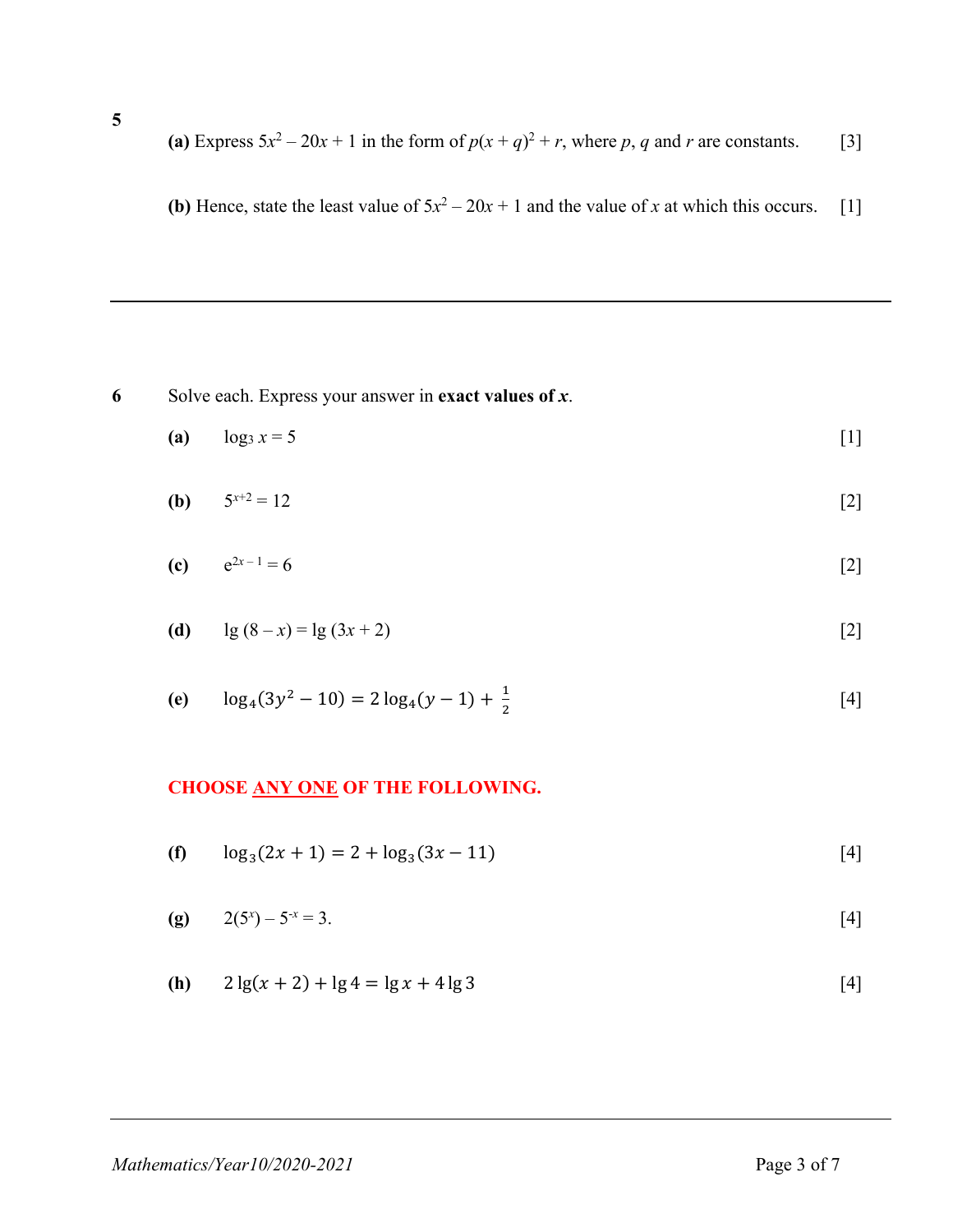- **7**
- (a) Sketch the graph of  $y = |4x 2|$  on the axes below, showing the coordinates of the points where the graph meets the axes. [3]

 $y_{\uparrow}$  $\overline{o}$  $\boldsymbol{x}$ **(b)** Solve the equation  $|4x - 2| = x$ . [3] Write  $\frac{y \times (4x^3)^2}{1}$ 

Write 
$$
\frac{y \times (4x^3)^2}{\frac{1}{(64y^3)^2}}
$$
 in the form  $2^a \times x^b \times y^c$ , where *a*, *b* and *c* are constants. [3]

**9**

**8**

Find the values of *x* for which  $6x^2 + 7x \ge 20$ . [3]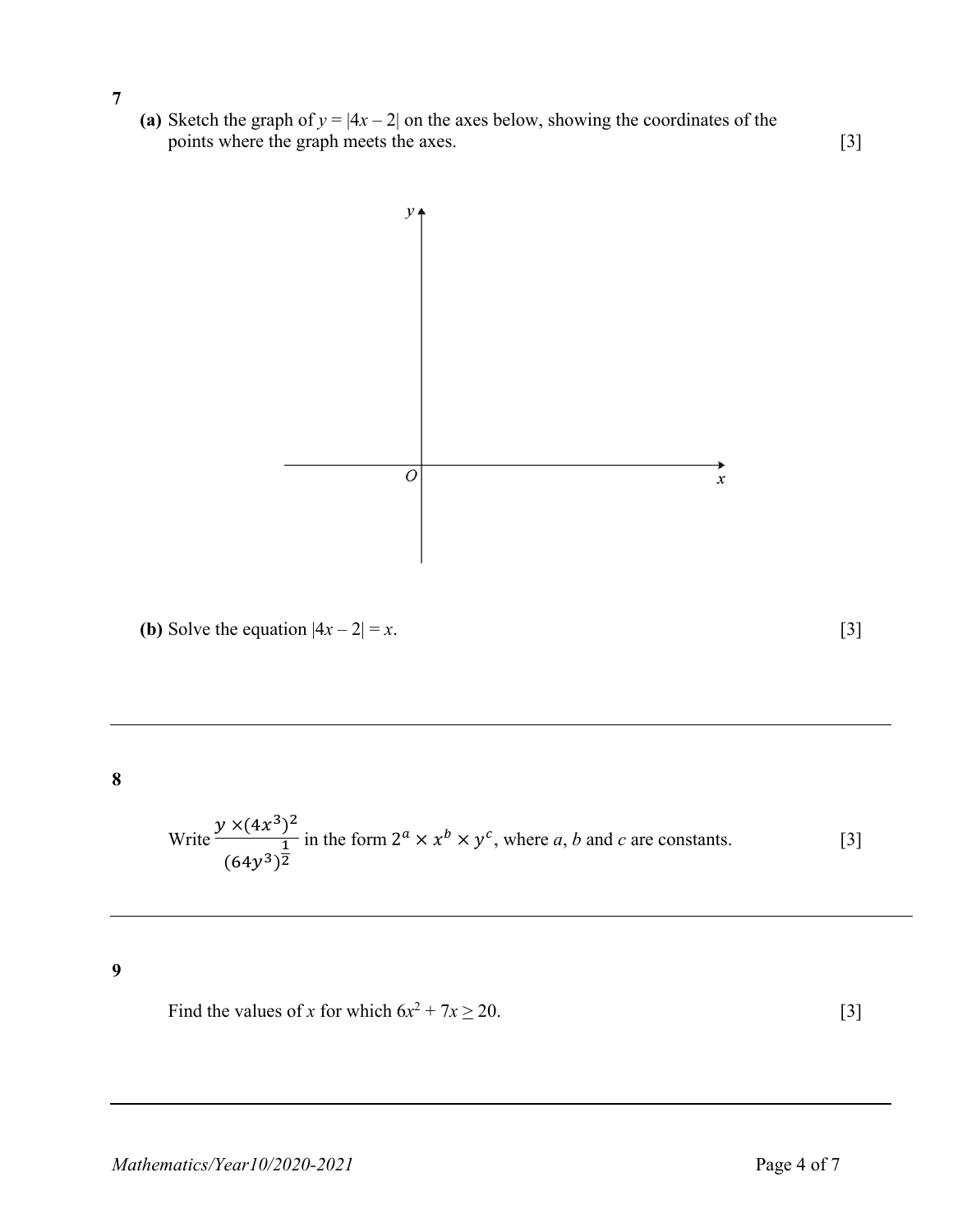$$
f_{\rm{max}}
$$

Given that 
$$
7^x \times 49^y = 1
$$
 and  $5^{5x} \times 125^{\frac{2y}{3}} = \frac{1}{25}$ , show that value of  $x = -\frac{1}{2}$  and  $y = \frac{1}{4}$ . [3]

(*Please be warned that showing means to solve for x and y values as if there are not known. Showing is NOT checking by direct substitution of the given x and y values.*)

#### **11**

**10** 

(a) By finding  $f^{-1}(x)$ , show that  $f(x) = \frac{3x-1}{2x-3}$  for  $x \in \mathbb{R}$ ,  $x \neq \frac{3}{2}$  is a self-inverse function.

[*A self-inverse function is such that*  $f(x) = f^{-1}(x)$ .] [3]

**(b)** Given that  $f(x) = x^2 - 3$  for  $x \in \mathbb{R}$  and  $g(x) = 3x + 2$  for  $x \in \mathbb{R}$ .

Solve the equation  $gf(x) = f^{-1}(x)$ .  $(x)$ . [3]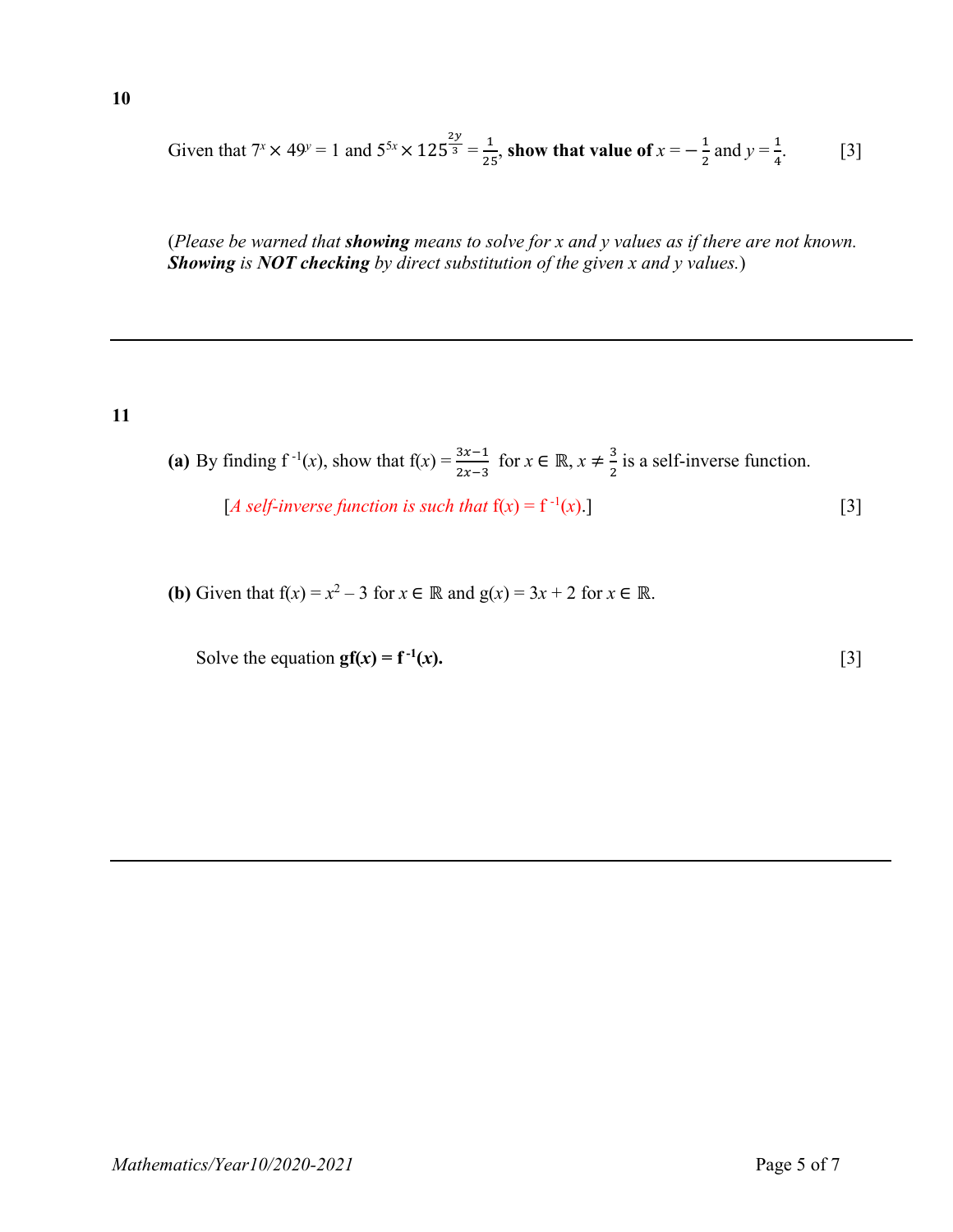The position vectors of points *A* and *B* relative to an origin *O* are **a** and **b** respectively. The point *P* is such that  $\overrightarrow{OP} = \mu \overrightarrow{OA}$ . The point *Q* is such that  $\overrightarrow{OQ} = \lambda \overrightarrow{OB}$ . The lines *AQ* and *BP* intersect at the point *R*.



- **(a)** Express  $\overrightarrow{AQ}$  in terms of  $\lambda$ , **a** and **b**. [1]
- **(b)** Express  $\overrightarrow{BP}$  in terms of  $\mu$ , **a** and **b**. [1]

It is given that 
$$
3\overrightarrow{AR} = \overrightarrow{AQ}
$$
 and  $8\overrightarrow{BR} = 7\overrightarrow{BP}$ .  
\n(c) Express  $\overrightarrow{OR}$  in terms of  $\lambda$ , **a** and **b**.

- **(d)** Express  $\overrightarrow{OR}$  in terms of  $\mu$ , **a** and **b**. [2]
- (e) Hence find the value of  $\mu$  and  $\lambda$ . [3]